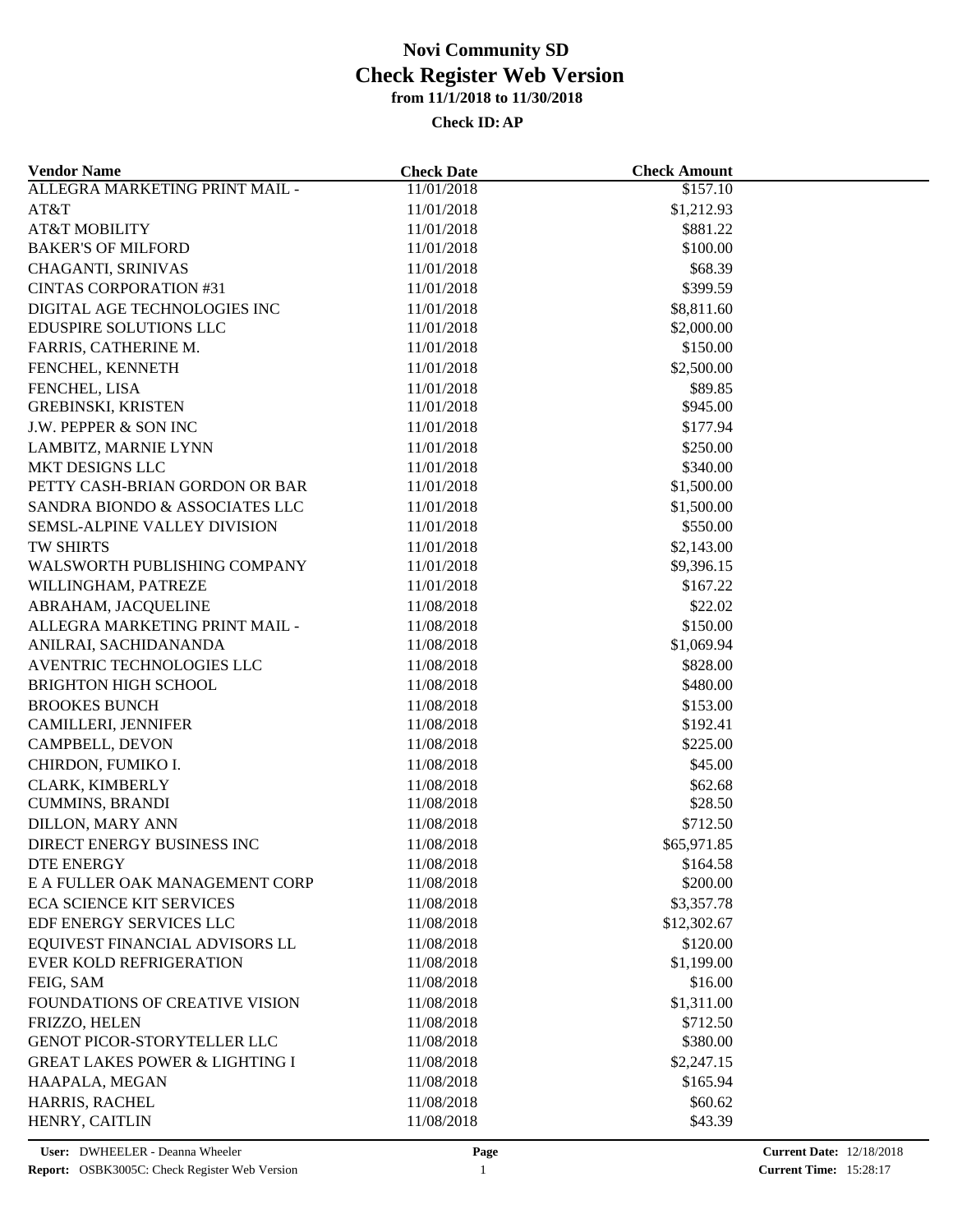| <b>Vendor Name</b>             | <b>Check Date</b>        | <b>Check Amount</b>  |  |
|--------------------------------|--------------------------|----------------------|--|
| <b>HOLLY, SHEILA</b>           | 11/08/2018               | \$508.69             |  |
| KNIGHT, MARYANN                | 11/08/2018               | \$22.74              |  |
| LEISURE UNLIMITED LLC          | 11/08/2018               | \$180.00             |  |
| LEVIN, NEAL                    | 11/08/2018               | \$180.00             |  |
| LIFE INSURANCE COMPANY OF NORT | 11/08/2018               | \$20,435.93          |  |
| LIM-ARENA, DEBORAH             | 11/08/2018               | \$1,843.25           |  |
| LIVE SAFE ACADEMY              | 11/08/2018               | \$126.00             |  |
| MARIA DISMONDY INC             | 11/08/2018               | \$350.00             |  |
| <b>MATHESON TRI-GAS INC</b>    | 11/08/2018               | \$759.20             |  |
| MCDERMOTT, JACOB               | 11/08/2018               | \$685.69             |  |
| MCKAIG, HEATHER                | 11/08/2018               | \$2,090.29           |  |
| MCKONE, KRISTINA               | 11/08/2018               | \$100.00             |  |
| <b>MERCER, RACHEL</b>          | 11/08/2018               | \$544.00             |  |
| MINNICK, JILL                  | 11/08/2018               | \$54.71              |  |
| MOORE, JANELLE                 | 11/08/2018               | \$149.77             |  |
| NEW CENTURY TOURS INC          | 11/08/2018               | \$2,675.59           |  |
| OAKLAND COUNTY SCHOOL BUSINESS | 11/08/2018               | \$75.00              |  |
| PAULY'S CHOP SHOP LAWN CARE &  | 11/08/2018               | \$2,500.00           |  |
| PITSCO INC                     | 11/08/2018               | \$258.79             |  |
| POHLONSKI, EMILY               | 11/08/2018               | \$192.97             |  |
| <b>RELIABLE DELIVERY</b>       | 11/08/2018               | \$2,156.25           |  |
| <b>SCIENCE ALIVE</b>           | 11/08/2018               | \$275.00             |  |
| STEEH, ROBERT J.               | 11/08/2018               | \$482.33             |  |
| TAGGART, SARA                  | 11/08/2018               | \$292.60             |  |
| TANNER, STACY                  | 11/08/2018               | \$214.07             |  |
| TARA MICHENER INDUSTRIES LLC   | 11/08/2018               | \$180.00             |  |
| TEAM SPORTS INC                | 11/08/2018               | \$1,658.30           |  |
| THE COLLEGE BOARD              | 11/08/2018               | \$300.00             |  |
| TOTAL PERFORMANCE TRAINING CEN | 11/08/2018               | \$1,018.00           |  |
| TRAFFIC & SAFETY CONTROL SYSTE | 11/08/2018               | \$2,750.00           |  |
| US FOODS INC                   |                          |                      |  |
| <b>VEX ROBOTICS INC</b>        | 11/08/2018<br>11/08/2018 | \$300.29<br>\$312.97 |  |
| WAYNE MEMORIAL HIGH SCHOOL     | 11/08/2018               | \$750.00             |  |
|                                |                          |                      |  |
| WORDEN, REBECCA OR BOB         | 11/08/2018               | \$72.00              |  |
| <b>CHAPTER 13 TRUSTEE</b>      | 11/09/2018               | \$50.00              |  |
| <b>MEFSA</b>                   | 11/09/2018               | \$127.35             |  |
| <b>MISDU</b>                   | 11/09/2018               | \$2,042.78           |  |
| PENNSYLVANIA HIGHER ED ASSISTA | 11/09/2018               | \$203.78             |  |
| PIONEER CREDIT RECOVERY INC.   | 11/09/2018               | \$57.57              |  |
| UNITED STATES TREASURY         | 11/09/2018               | \$62.00              |  |
| <b>BAKER'S OF MILFORD</b>      | 11/12/2018               | \$1,424.00           |  |
| <b>CENTURY RESOURCES</b>       | 11/12/2018               | \$2,675.59           |  |
| CRILLEY, MARK HOWARD           | 11/12/2018               | \$350.00             |  |
| <b>DIGITAL SIGNUP</b>          | 11/12/2018               | \$1,152.00           |  |
| EVER KOLD REFRIGERATION        | 11/12/2018               | \$1,047.00           |  |
| HTWE, KHIN                     | 11/12/2018               | \$776.00             |  |
| MCCURDY, DIANE                 | 11/12/2018               | \$32.58              |  |
| PETTY CASH-ROBERT BAKER OR MAR | 11/12/2018               | \$380.00             |  |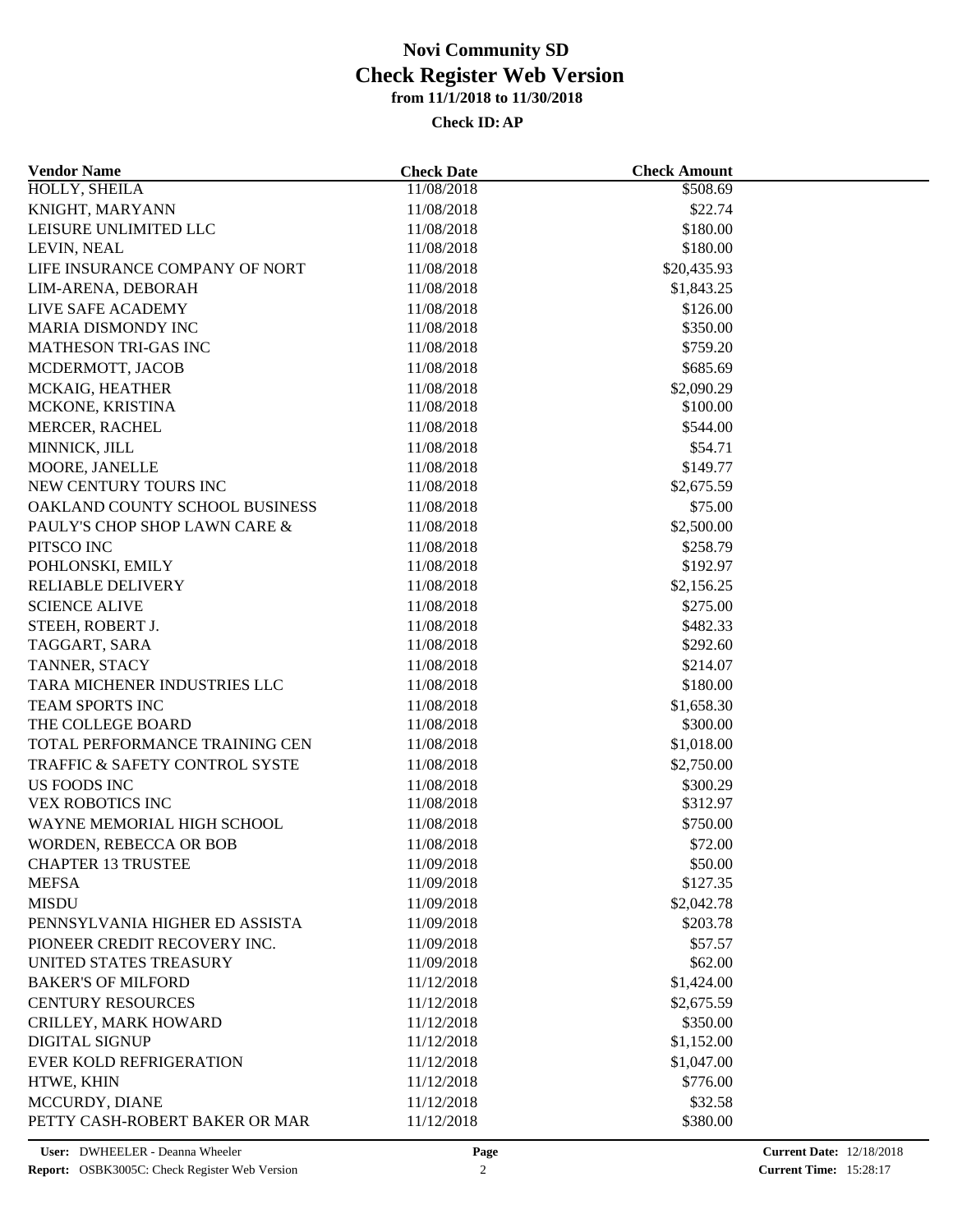| <b>Vendor Name</b>                         | <b>Check Date</b>        | <b>Check Amount</b>   |  |
|--------------------------------------------|--------------------------|-----------------------|--|
| <b>TEAM SPORTS INC</b>                     | 11/12/2018               | \$1,209.00            |  |
| A & R REPAIRS BAKER'S KNEAD IN             | 11/15/2018               | \$1,034.31            |  |
| A PARTS WAREHOUSE                          | 11/15/2018               | \$290.40              |  |
| ABDALLAH, JESSICA LYNN                     | 11/15/2018               | \$123.28              |  |
| AGUINAGA, BRITTANY                         | 11/15/2018               | \$63.76               |  |
| AIRPORT HIGH SCHOOL                        | 11/15/2018               | \$225.00              |  |
| <b>AKCASU, AUDREY</b>                      | 11/15/2018               | \$27.94               |  |
| ALSPAUGH, ANDREA                           | 11/15/2018               | \$43.58               |  |
| ANN ARBOR HURON HIGH SCHOOL                | 11/15/2018               | \$380.00              |  |
| ARMSTRONG, ROBERT                          | 11/15/2018               | \$399.95              |  |
| ARO, CHARLES                               | 11/15/2018               | \$286.20              |  |
| AT&T                                       | 11/15/2018               | \$2,641.08            |  |
| ATKARI, JYOTI                              | 11/15/2018               | \$15.00               |  |
| <b>BAILEY, DEBRA</b>                       | 11/15/2018               | \$96.13               |  |
| <b>BEDFORD, JULIE</b>                      | 11/15/2018               | \$182.77              |  |
| BENNETT, BREDA                             | 11/15/2018               | \$680.78              |  |
| CAMILLERI, JENNIFER                        | 11/15/2018               | \$58.74               |  |
| CAPITAL AREA ASSOCIATION OF VO             | 11/15/2018               | \$90.00               |  |
| CERESA, KRISTA                             | 11/15/2018               | \$47.82               |  |
| <b>CHARTWELLS DINING SERVICES</b>          | 11/15/2018               | \$216,399.74          |  |
| CIANFERRA, LINDA                           | 11/15/2018               | \$68.12               |  |
| <b>CINTAS CORPORATION #31</b>              | 11/15/2018               | \$153.19              |  |
| COMMUNITY EMERGENCY MEDICAL SE             | 11/15/2018               | \$560.00              |  |
| <b>CONSUMERS ENERGY</b>                    | 11/15/2018               | \$9,561.41            |  |
| COOPER, ALEC                               | 11/15/2018               | \$100.62              |  |
| <b>CUMMINS BRIDGEWAY LLC</b>               | 11/15/2018               | \$79.35               |  |
| DAHMANI, EMAN                              | 11/15/2018               | \$854.00              |  |
| DAVID, SARAH                               | 11/15/2018               | \$79.70               |  |
| DEAF COMMUNITY ADVOCACY NETWOR             | 11/15/2018               | \$118.50              |  |
| DELL, HEATHER                              | 11/15/2018               | \$247.64              |  |
| DIGITAL AGE TECHNOLOGIES INC               | 11/15/2018               | \$2,460.38            |  |
| DINKELMANN, JEFFREY                        | 11/15/2018               | \$228.55              |  |
| DRAGOO, MICHAEL                            | 11/15/2018               | \$729.98              |  |
| DRAMATISTS PLAY SERVICE INC                |                          |                       |  |
|                                            | 11/15/2018               | \$160.00              |  |
| ENVIRO-CLEAN SERVICES INC<br>FENCHEL, LISA | 11/15/2018<br>11/15/2018 | \$2,212.38<br>\$36.97 |  |
|                                            |                          | \$375.91              |  |
| FISHER, BEN                                | 11/15/2018               |                       |  |
| FLEETPRIDE INC                             | 11/15/2018               | \$202.50              |  |
| FOREST HILLS FIELD HOCKEY                  | 11/15/2018               | \$75.00               |  |
| GENG, XIN                                  | 11/15/2018               | \$66.83               |  |
| <b>GENITTI'S</b>                           | 11/15/2018               | \$500.00              |  |
| <b>GIBSON, JENNIFER</b>                    | 11/15/2018               | \$195.84              |  |
| <b>GREAT LAKES FURNITURE SUPPLY I</b>      | 11/15/2018               | \$13,730.00           |  |
| H & H ENTERPRISES INC                      | 11/15/2018               | \$13,975.00           |  |
| HIRSHFIELD, LAURA JANINE                   | 11/15/2018               | \$2,840.15            |  |
| HOFFMAN, RHONDA                            | 11/15/2018               | \$113.09              |  |
| HOLLAND BUS COMPANY                        | 11/15/2018               | \$662.01              |  |
| HOPPENSTEDT, DARBY                         | 11/15/2018               | \$139.51              |  |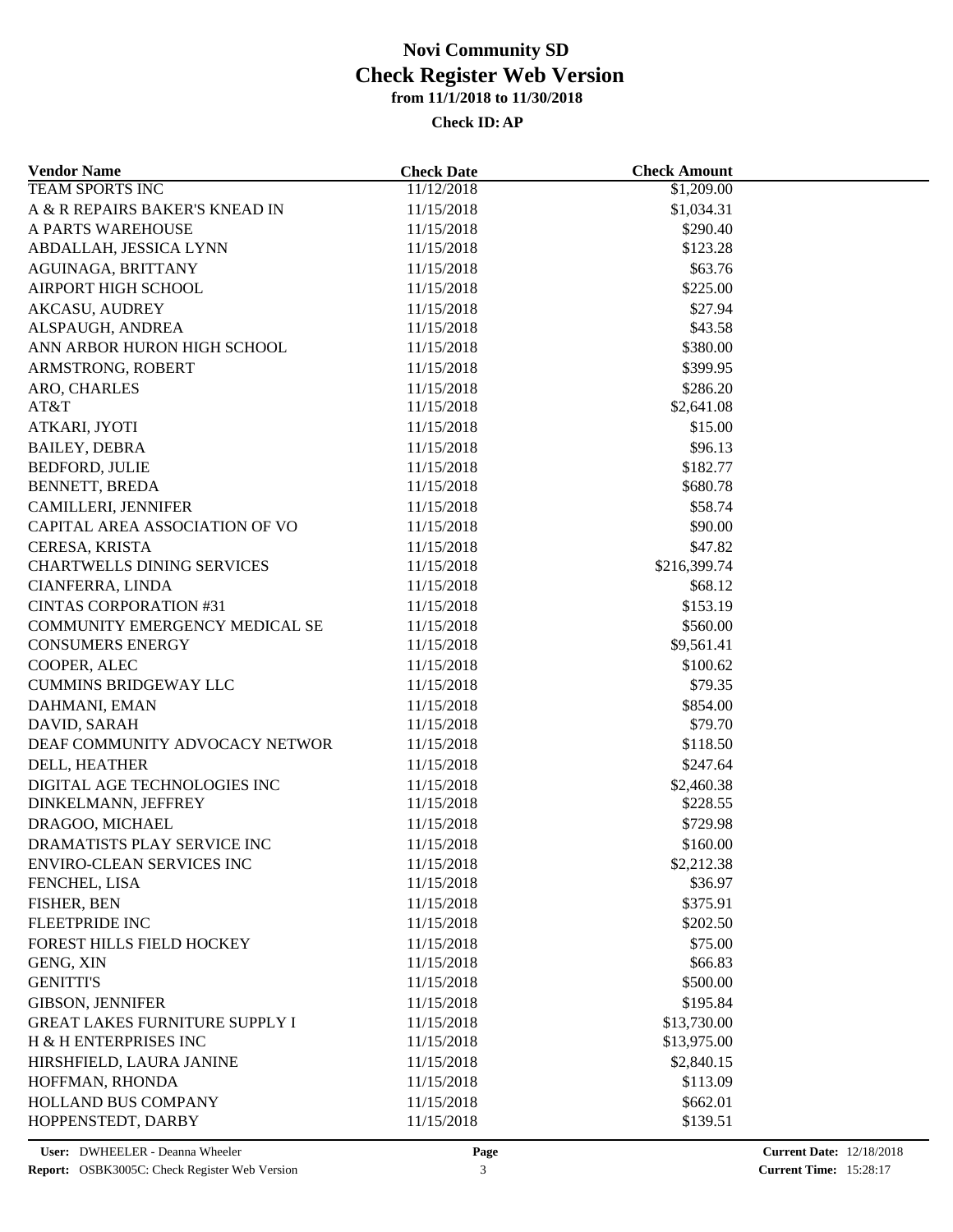| <b>Vendor Name</b>               | <b>Check Date</b> | <b>Check Amount</b> |  |
|----------------------------------|-------------------|---------------------|--|
| HORSBURGH, SUSAN                 | 11/15/2018        | \$24.05             |  |
| <b>HOSA INC</b>                  | 11/15/2018        | \$8,740.00          |  |
| HUANG, CHRIS                     | 11/15/2018        | \$341.47            |  |
| HUBENSCHMIDT, KRISTY             | 11/15/2018        | \$18.00             |  |
| HURST, GARY                      | 11/15/2018        | \$270.00            |  |
| HURWITZ, SHELLY                  | 11/15/2018        | \$128.70            |  |
| HYPE SOCKS LLC                   | 11/15/2018        | \$200.00            |  |
| INTERIM HOME HEALTHCARE OF OAK   | 11/15/2018        | \$11,275.00         |  |
| <b>IROQUOIS CLUB</b>             | 11/15/2018        | \$105.00            |  |
| <b>JACKSON TRUCK SERVICE INC</b> | 11/15/2018        | \$84.96             |  |
| <b>JOHN'S SANITATION INC</b>     | 11/15/2018        | \$430.00            |  |
| <b>JOSTENS INC</b>               | 11/15/2018        | \$51,703.40         |  |
| KATHERINE'S CATERING & SPECIAL   | 11/15/2018        | \$2,049.40          |  |
| KATULSKI, CAROL                  | 11/15/2018        | \$112.83            |  |
| KELP, WILLIAM                    | 11/15/2018        | \$118.79            |  |
| KENNETT, RACHEL                  | 11/15/2018        | \$86.34             |  |
| KUHN, CINDY                      | 11/15/2018        | \$127.83            |  |
| KUROBE, KAI                      | 11/15/2018        | \$71.85             |  |
| LAPORTE, LISA                    | 11/15/2018        | \$87.67             |  |
| LAUER, KELLI                     | 11/15/2018        | \$23.95             |  |
| <b>LAWSON PRODUCTS INC</b>       | 11/15/2018        | \$257.09            |  |
| LIVONIA PUBLIC SCHOOLS           | 11/15/2018        | \$200.00            |  |
| LUSK & ALBERTSON P.L.C.          | 11/15/2018        | \$10,000.00         |  |
| MA, TIA                          | 11/15/2018        | \$16.47             |  |
| <b>MARSHALL MUSIC</b>            | 11/15/2018        | \$110.00            |  |
| MASTERSON, KIMBERLY              | 11/15/2018        | \$26.85             |  |
| MATTHEWS, STEVEN                 | 11/15/2018        | \$1,262.30          |  |
| MCDONALD, CARRI                  | 11/15/2018        | \$199.35            |  |
| MCKAIG, HEATHER                  | 11/15/2018        | \$298.50            |  |
| MCOSKER, PAUL                    | 11/15/2018        | \$14.99             |  |
| MEADOWBROOK ART CENTER           | 11/15/2018        |                     |  |
| MENA, WILLIAM J.                 | 11/15/2018        | \$285.00<br>\$39.50 |  |
| MERCER, RACHEL                   | 11/15/2018        | \$909.66            |  |
| METRO ATHLETIC OFFICIALS ASSOC   |                   | \$400.00            |  |
|                                  | 11/15/2018        | \$57.00             |  |
| MICH ASSOC OF ADMIN OF SPECIAL   | 11/15/2018        | \$251.10            |  |
| MICHIGAN ASSOCIATION SCHOOL AD   | 11/15/2018        |                     |  |
| <b>MICHIGAN DECA</b>             | 11/15/2018        | \$2,832.00          |  |
| MICHIGAN H.S. ATHLETIC ASSOC.    | 11/15/2018        | \$9,046.75          |  |
| MICHIGAN HEALTH COUNCIL          | 11/15/2018        | \$13,050.00         |  |
| MICHIGAN STATE UNIVERSITY        | 11/15/2018        | \$1,416.00          |  |
| MICHIGAN TOURNAMENT FLEET        | 11/15/2018        | \$925.00            |  |
| MILFORD HIGH SCHOOL              | 11/15/2018        | \$175.00            |  |
| MOISEEFF, AUDREY                 | 11/15/2018        | \$25.98             |  |
| MUDIGAL, ANIL                    | 11/15/2018        | \$1,195.96          |  |
| NAGLE PAVING COMPANY             | 11/15/2018        | \$87,224.85         |  |
| NICHOLS PAPER & SUPPLY COMPANY   | 11/15/2018        | \$8,360.80          |  |
| NORTHVILLE COMMUNITY FOUNDATIO   | 11/15/2018        | \$100.00            |  |
| <b>NOVI ICE ARENA</b>            | 11/15/2018        | \$9,200.00          |  |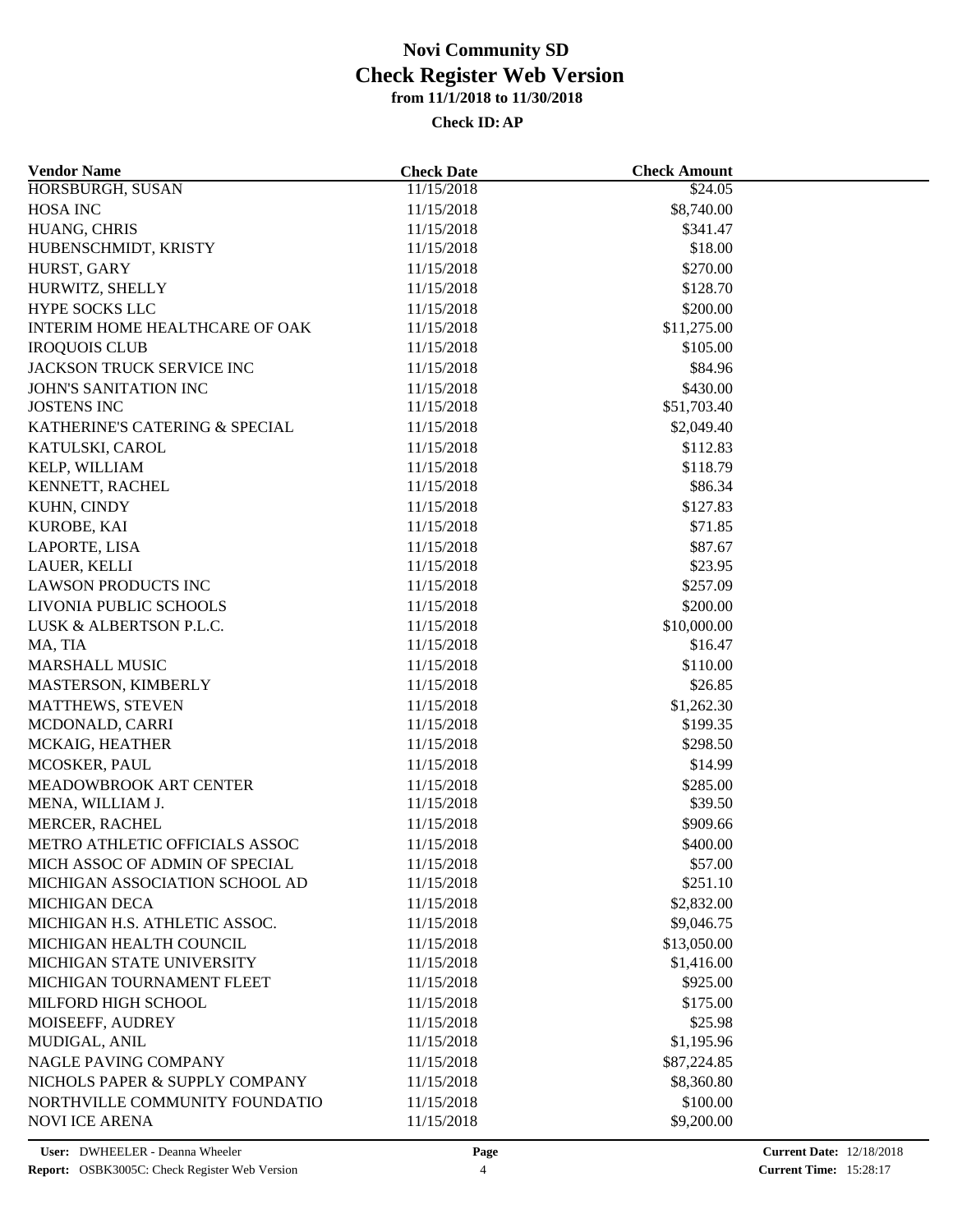| <b>Vendor Name</b>             | <b>Check Date</b>        | <b>Check Amount</b> |  |
|--------------------------------|--------------------------|---------------------|--|
| PARENTI, NIKI                  | 11/15/2018               | \$59.28             |  |
| PAULK, HEATHER                 | 11/15/2018               | \$125.00            |  |
| PEDIATRIC HEALTH CONSULTANTS I | 11/15/2018               | \$34,078.76         |  |
| PHEIFFER, TODD ERIC            | 11/15/2018               | \$97.73             |  |
| PLANTERRA CORPORATION          | 11/15/2018               | \$295.03            |  |
| PLYMOUTH AC LLC                | 11/15/2018               | \$4,443.10          |  |
| PLYMOUTH PT SPECIALISTS        | 11/15/2018               | \$6,109.10          |  |
| PRINTNOLOGY INC                | 11/15/2018               | \$1,430.00          |  |
| PROVIDENCE OCCUPATIONAL HEALTH | 11/15/2018               | \$142.00            |  |
| RATHOD, MANISHA                | 11/15/2018               | \$450.50            |  |
| REASON, DANIEL                 | 11/15/2018               | \$130.00            |  |
| REJUVENATION FITNESS           | 11/15/2018               | \$1,250.00          |  |
| RICE, LISA                     | 11/15/2018               | \$242.18            |  |
| <b>ROVIN CERAMICS</b>          | 11/15/2018               | \$378.75            |  |
| <b>SAXTON, ROBERT</b>          | 11/15/2018               | \$124.57            |  |
| <b>SCHOLASTIC BOOK FAIRS</b>   | 11/15/2018               | \$6,957.81          |  |
| <b>SCS IMAGE GROUP</b>         | 11/15/2018               | \$3,615.00          |  |
| SOHIZAD, GITA                  | 11/15/2018               | \$25.05             |  |
| STOTLER, DIANA                 | 11/15/2018               | \$141.76            |  |
| STROUP, LAURA                  | 11/15/2018               | \$60.32             |  |
| SURANYI, SHEILA                | 11/15/2018               | \$43.60             |  |
| TALENT ASSESSMENT INC.         | 11/15/2018               | \$25,671.10         |  |
| TANNER, STACY                  |                          | \$63.41             |  |
| TERRELL, DANIEL RAYVOYN        | 11/15/2018<br>11/15/2018 | \$105.00            |  |
| THE ITALIAN AMERICAN BANQUET C | 11/15/2018               | \$250.00            |  |
| THRUN LAW FIRM P.C.            |                          |                     |  |
|                                | 11/15/2018               | \$5,032.00          |  |
| TOFILSKI, WILLIAM RAYMOND      | 11/15/2018               | \$2,530.00          |  |
| TOUNSI, FAICAL                 | 11/15/2018               | \$123.00            |  |
| TREDROC TIRE SERVICES LLC      | 11/15/2018               | \$1,270.32          |  |
| TYRPAK, CHRISTOPHER            | 11/15/2018               | \$46.73             |  |
| ULTZ, CRYSTAL                  | 11/15/2018               | \$273.34            |  |
| US FOODS INC                   | 11/15/2018               | \$227.26            |  |
| VELLUCCI, MARK ANDREW          | 11/15/2018               | \$1,297.42          |  |
| <b>VESCO OIL CORPORATION</b>   | 11/15/2018               | \$112.25            |  |
| VOGELGESANG, LORI              | 11/15/2018               | \$58.64             |  |
| WALSH, CONALL                  | 11/15/2018               | \$304.23            |  |
| WARNER, CHERI                  | 11/15/2018               | \$537.38            |  |
| WEBBER, RONALD J.              | 11/15/2018               | \$576.24            |  |
| ZIMMERMAN, BARBARA             | 11/15/2018               | \$13.00             |  |
| <b>AECOM</b>                   | 11/21/2018               | \$8,150.00          |  |
| <b>ANDYMARK INC</b>            | 11/21/2018               | \$237.86            |  |
| ANGERSTEIN, JESSICA            | 11/21/2018               | \$351.65            |  |
| <b>AT&amp;T MOBILITY</b>       | 11/21/2018               | \$941.44            |  |
| BEYER, TODD                    | 11/21/2018               | \$632.50            |  |
| <b>BROOKES BUNCH</b>           | 11/21/2018               | \$1,969.00          |  |
| <b>BURNSIDE, HEATHER</b>       | 11/21/2018               | \$132.32            |  |
| CADENA, LYDIA                  | 11/21/2018               | \$4,262.02          |  |
| CHERUKURI, SREENIVAS           | 11/21/2018               | \$685.69            |  |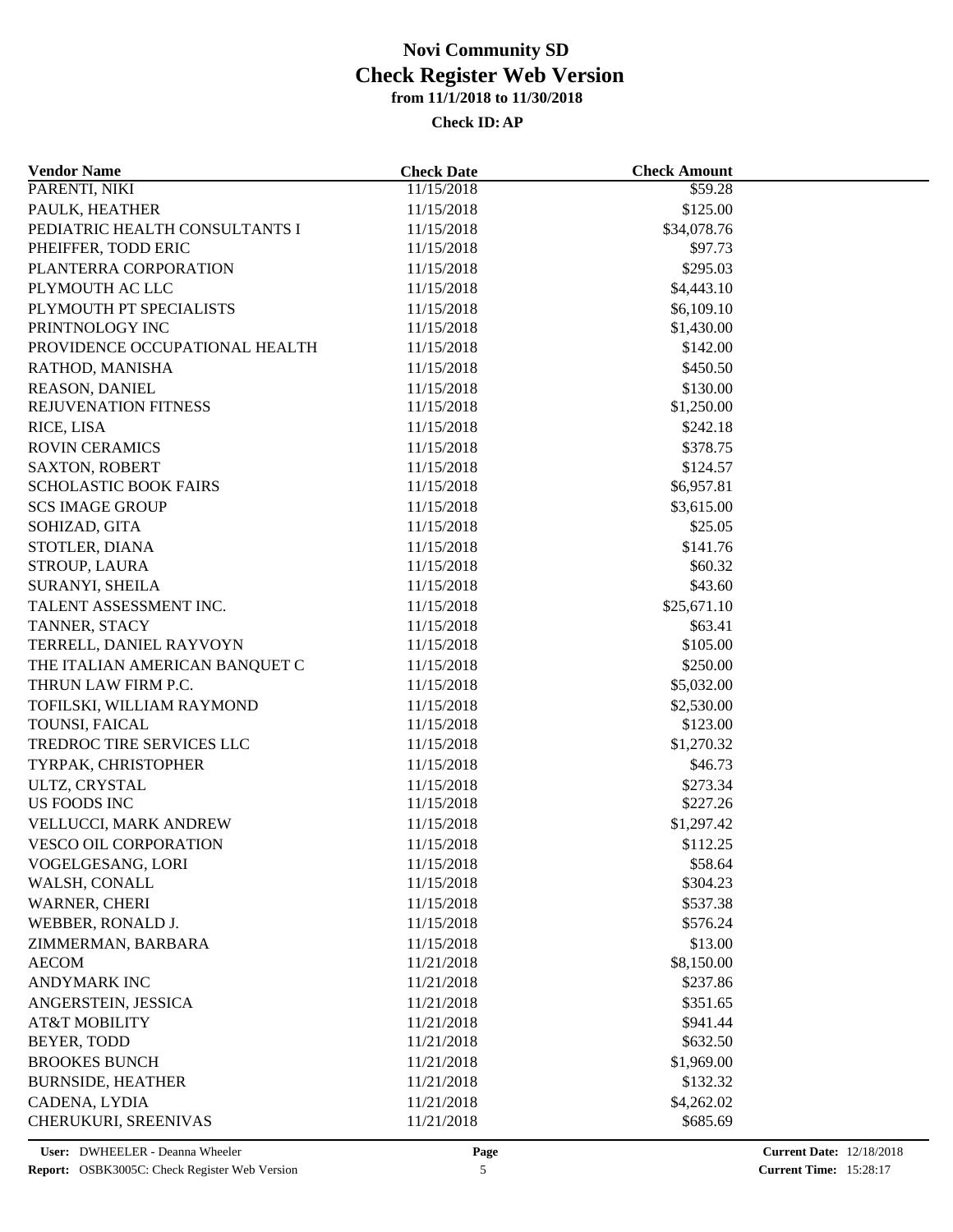| <b>Vendor Name</b>                               | <b>Check Date</b> | <b>Check Amount</b> |  |
|--------------------------------------------------|-------------------|---------------------|--|
| <b>CITY OF NOVI TREASURER'S OFFIC</b>            | 11/21/2018        | \$90.00             |  |
| <b>CLASSROOM ANTICS</b>                          | 11/21/2018        | \$1,800.00          |  |
| <b>CORRION, KRISTIN</b>                          | 11/21/2018        | \$178.46            |  |
| DEMOULIN BROTHERS & COMPANY                      | 11/21/2018        | \$73.00             |  |
| DONOVAN, KATHRYN                                 | 11/21/2018        | \$22.79             |  |
| DUDA, SUSAN                                      | 11/21/2018        | \$390.00            |  |
| ENVIRO-CLEAN SERVICES INC                        | 11/21/2018        | \$81.60             |  |
| ERICKSON, TODD                                   | 11/21/2018        | \$361.73            |  |
| <b>EVANS, MICHELLE</b>                           | 11/21/2018        | \$59.18             |  |
| FAMBRO MANAGEMENT LLC                            | 11/21/2018        | \$1,040.00          |  |
| FOUNDATIONS OF CREATIVE VISION                   | 11/21/2018        | \$1,311.00          |  |
| <b>FOXBRIGHT</b>                                 | 11/21/2018        | \$7,700.00          |  |
| <b>GARTNER, DEBORAH</b>                          | 11/21/2018        | \$23.76             |  |
| HOURIGAN, MARK                                   | 11/21/2018        | \$243.05            |  |
| INTERIM HOME HEALTHCARE OF OAK                   | 11/21/2018        | \$5,981.25          |  |
| <b>INTERIOR ENVIRONMENTS LLC</b>                 | 11/21/2018        | \$50,721.88         |  |
| ISRAEL, MELISSA                                  | 11/21/2018        | \$198.18            |  |
| <b>JILG, REBECCA</b>                             | 11/21/2018        | \$183.09            |  |
| KIDS POWER LLC                                   | 11/21/2018        | \$892.50            |  |
| KNIGHT, MARYANN                                  | 11/21/2018        | \$9.74              |  |
| KULMAN, CHARLOTTE                                | 11/21/2018        | \$152.06            |  |
| LIVE SAFE ACADEMY                                | 11/21/2018        | \$360.00            |  |
| LYON, CINDY                                      | 11/21/2018        | \$249.38            |  |
| MAD SCIENCE OF DETROIT                           | 11/21/2018        | \$1,995.00          |  |
| MARSON, MARY                                     | 11/21/2018        | \$22.89             |  |
| MASON, DONALD J.                                 | 11/21/2018        | \$180.00            |  |
| MCDONALD, STEVEN                                 | 11/21/2018        | \$70.24             |  |
| MICHIGAN COLOR GUARD CIRCUIT                     | 11/21/2018        | \$1,800.00          |  |
| MICHIGAN EASY OVEN BAKE OFF                      | 11/21/2018        | \$145.00            |  |
| MKT DESIGNS LLC                                  | 11/21/2018        | \$1,440.00          |  |
|                                                  | 11/21/2018        | \$100.35            |  |
| MULHALL, CAROL<br>NICHOLS PAPER & SUPPLY COMPANY | 11/21/2018        | \$1,270.20          |  |
| OH, HYE JIN                                      | 11/21/2018        | \$10.00             |  |
|                                                  | 11/21/2018        | \$40.00             |  |
| OTAKA, HITOSHI                                   |                   |                     |  |
| PEARSON                                          | 11/21/2018        | \$171.75            |  |
| PITSCO INC                                       | 11/21/2018        | \$535.34            |  |
| POHLONSKI, EMILY                                 | 11/21/2018        | \$512.35            |  |
| PONTE, COLLEEN                                   | 11/21/2018        | \$24.70             |  |
| PRINTNOLOGY INC                                  | 11/21/2018        | \$40.00             |  |
| RIDAL, KRISTIN                                   | 11/21/2018        | \$22.02             |  |
| ROH, INKYUNG                                     | 11/21/2018        | \$10.00             |  |
| ROSEMARY, NICOLE                                 | 11/21/2018        | \$88.07             |  |
| ROSEN, NORIKO                                    | 11/21/2018        | \$516.37            |  |
| RUGG, ILONA                                      | 11/21/2018        | \$91.58             |  |
| RYAN, NICHOLAS                                   | 11/21/2018        | \$159.69            |  |
| SAFEWAY SHREDDING LLC                            | 11/21/2018        | \$60.00             |  |
| SARAIYA, MALEENA                                 | 11/21/2018        | \$65.00             |  |
| <b>SCHMID, PAUL</b>                              | 11/21/2018        | \$23.37             |  |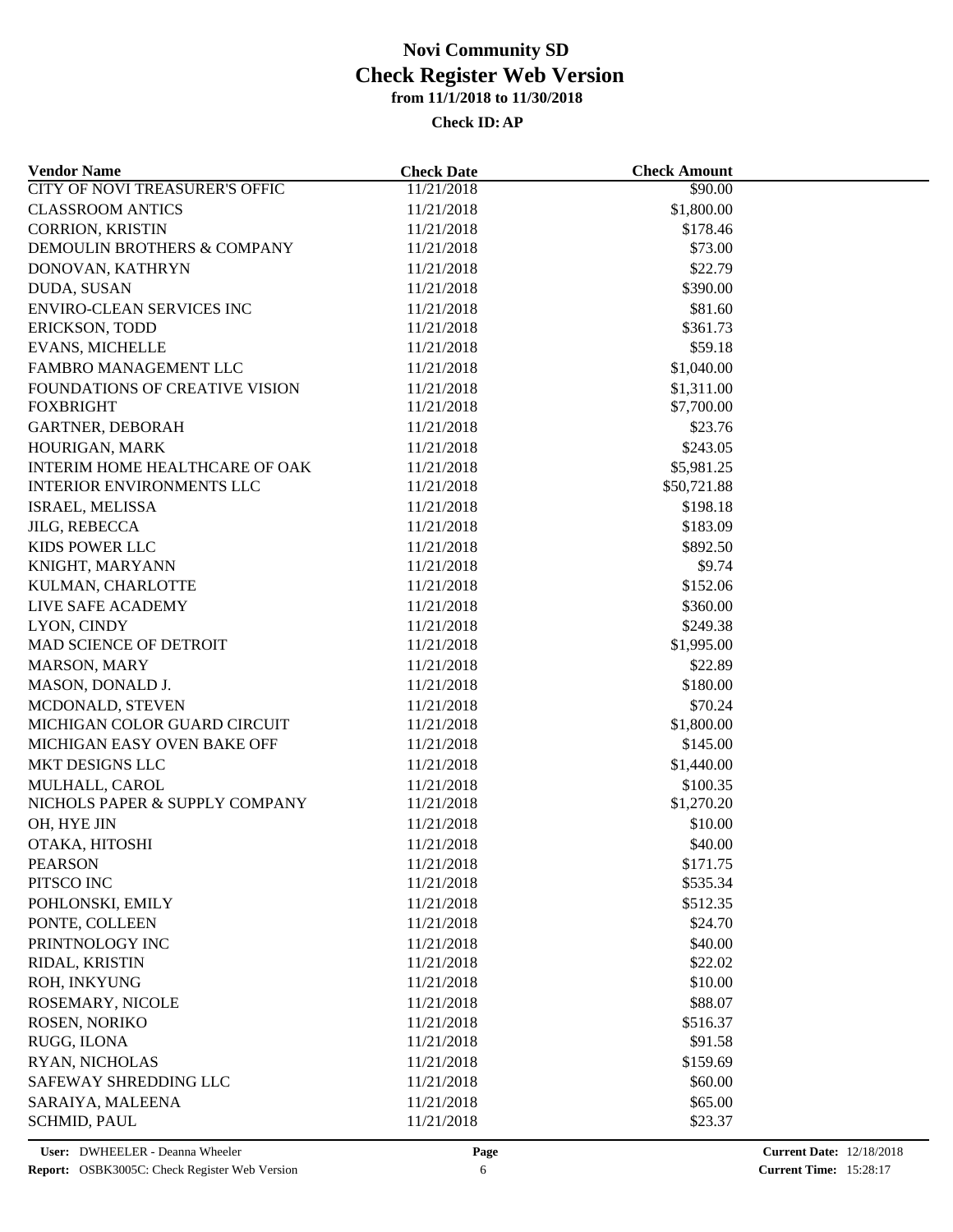| <b>Vendor Name</b>                   | <b>Check Date</b> | <b>Check Amount</b> |  |
|--------------------------------------|-------------------|---------------------|--|
| <b>SCHOLASTIC INC</b>                | 11/21/2018        | \$104.39            |  |
| SCHYPINSKI, RACHEL                   | 11/21/2018        | \$209.74            |  |
| SEHI COMPUTER PRODUCTS               | 11/21/2018        | \$1,080.00          |  |
| <b>SHAR SCHOOL SALES</b>             | 11/21/2018        | \$609.95            |  |
| SHROPSHIRE, TAMIRA                   | 11/21/2018        | \$106.16            |  |
| SIKAITIS, JODIE                      | 11/21/2018        | \$222.92            |  |
| SOUND ENGINEERING INC                | 11/21/2018        | \$348.50            |  |
| STANLEY, TABITHA                     | 11/21/2018        | \$22.97             |  |
| <b>STATE OF MICHIGAN</b>             | 11/21/2018        | \$67.00             |  |
| <b>SUCH A VOICE LLC</b>              | 11/21/2018        | \$140.00            |  |
| THE BEST DEALS FOR YOU LLC           | 11/21/2018        | \$720.00            |  |
| TIMMER, THOMAS                       | 11/21/2018        | \$55.45             |  |
| WEINERT, ASHLEY                      | 11/21/2018        | \$60.70             |  |
| WHEELER, DEANNA                      | 11/21/2018        | \$51.01             |  |
| WILLIS, NANCY                        | 11/21/2018        | \$106.90            |  |
| <b>CHAPTER 13 TRUSTEE</b>            | 11/21/2018        | \$50.00             |  |
| <b>MISDU</b>                         | 11/21/2018        | \$2,042.78          |  |
| PENNSYLVANIA HIGHER ED ASSISTA       | 11/21/2018        | \$171.42            |  |
| PIONEER CREDIT RECOVERY INC.         | 11/21/2018        | \$45.09             |  |
| UNITED STATES TREASURY               | 11/21/2018        | \$62.00             |  |
| <b>GUIDO'S PREMIUM PIZZA IN NOVI</b> | 11/27/2018        | \$982.25            |  |
| A PARTS WAREHOUSE                    | 11/29/2018        | \$724.00            |  |
| ADN ADMINISTRATORS INC               | 11/29/2018        | \$3,699.10          |  |
| ADVANCED WIRELESS TELECOM            | 11/29/2018        | \$384.00            |  |
| ANSELM, REBEKAH                      | 11/29/2018        | \$59.68             |  |
| AT&T                                 | 11/29/2018        | \$820.81            |  |
| AT&T                                 | 11/29/2018        |                     |  |
| BAI, AN                              | 11/29/2018        | \$642.04<br>\$92.97 |  |
| BENNETT, BREDA                       | 11/29/2018        | \$73.90             |  |
|                                      |                   |                     |  |
| <b>BHUVA, NAINI</b>                  | 11/29/2018        | \$355.91            |  |
| <b>CHAGANTI, SRINIVAS</b>            | 11/29/2018        | \$92.86             |  |
| CHAVARKAR, POOJA                     | 11/29/2018        | \$1,579.39          |  |
| <b>CINTAS CORPORATION #31</b>        | 11/29/2018        | \$306.38            |  |
| DEAF COMMUNITY ADVOCACY NETWOR       | 11/29/2018        | \$282.50            |  |
| <b>ECA SCIENCE KIT SERVICES</b>      | 11/29/2018        | \$2,125.13          |  |
| ELLIS, KATHERINE                     | 11/29/2018        | \$11.27             |  |
| ENVIRO-CLEAN SERVICES INC            | 11/29/2018        | \$156,098.81        |  |
| <b>EVER KOLD REFRIGERATION</b>       | 11/29/2018        | \$865.00            |  |
| <b>EXECUTIVE ENERGY SERVICES LLC</b> | 11/29/2018        | \$400.00            |  |
| FOR INSPIRATION AND RECOGNITIO       | 11/29/2018        | \$1,166.80          |  |
| GANESAN, SHYAMALA                    | 11/29/2018        | \$27.86             |  |
| <b>GORDON, BRIAN</b>                 | 11/29/2018        | \$867.75            |  |
| <b>GRANT, JANET OR TODD</b>          | 11/29/2018        | \$196.20            |  |
| <b>GREAT OAKS LANDSCAPE</b>          | 11/29/2018        | \$10,298.00         |  |
| JACKSON TRUCK SERVICE INC            | 11/29/2018        | \$779.94            |  |
| <b>JETHAWA, PRAVIN</b>               | 11/29/2018        | \$10.39             |  |
| <b>JUNIOR LIBRARY GUILD</b>          | 11/29/2018        | \$192.60            |  |
| KATKAR, ANITA                        | 11/29/2018        | \$7.95              |  |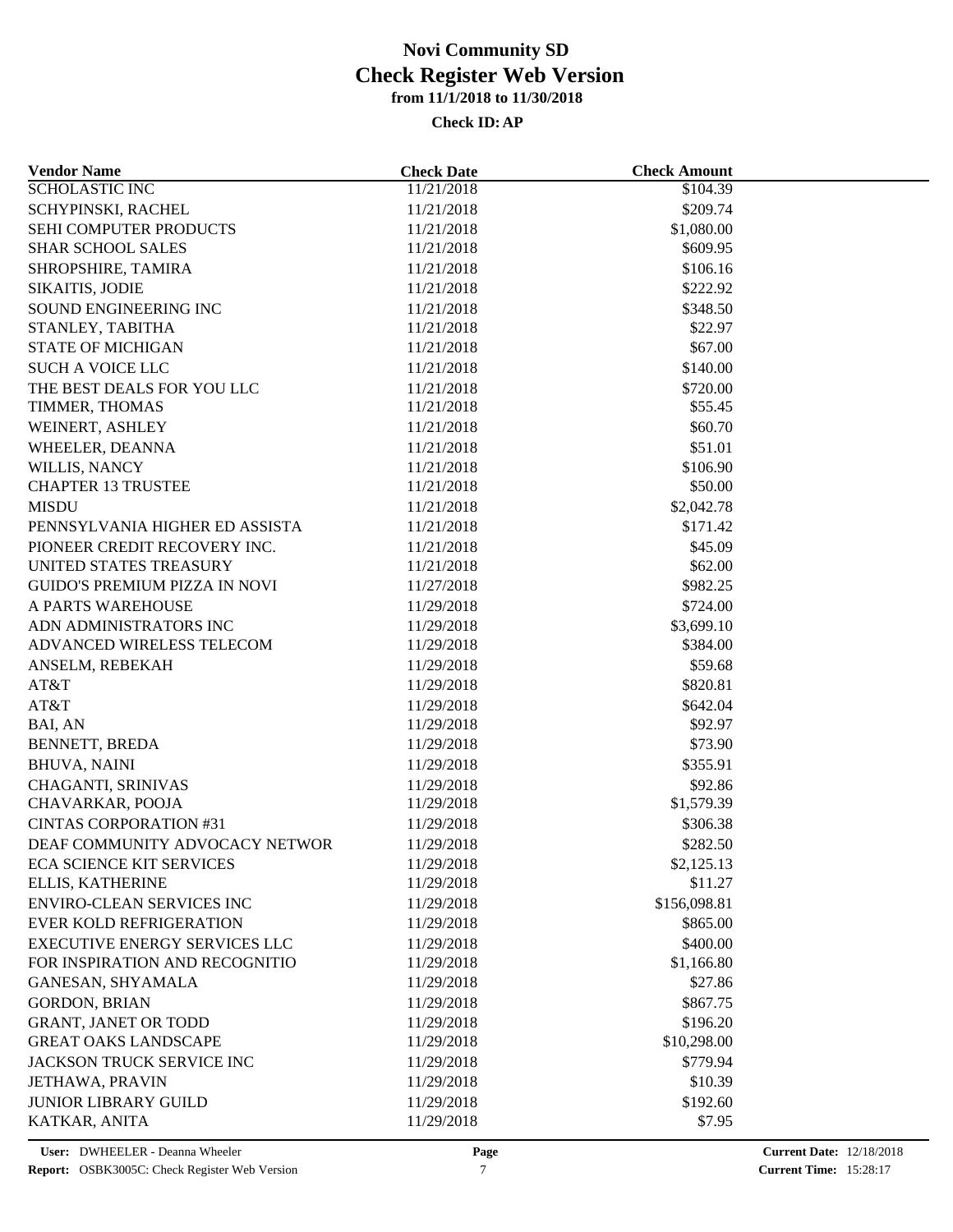| <b>Vendor Name</b>             | <b>Check Date</b> | <b>Check Amount</b> |  |
|--------------------------------|-------------------|---------------------|--|
| <b>KLIEBERT, JAMIE</b>         | 11/29/2018        | \$223.87            |  |
| <b>LEGO EDUCATION</b>          | 11/29/2018        | \$489.95            |  |
| MAHESWARAPPA, MANJUNATH KUMBAR | 11/29/2018        | \$74.67             |  |
| <b>MARSHALL MUSIC</b>          | 11/29/2018        | \$4,000.00          |  |
| MATHESON TRI-GAS INC           | 11/29/2018        | \$112.07            |  |
| MCCRACKEN, JOHN                | 11/29/2018        | \$260.00            |  |
| MCDOUGALL, BARBARA             | 11/29/2018        | \$197.84            |  |
| MESSA (MICHIGAN EDUCATION SPEC | 11/29/2018        | \$577,911.91        |  |
| NAVADA, SUMA                   | 11/29/2018        | \$55.44             |  |
| NOHERIA, ROHIT                 | 11/29/2018        | \$356.13            |  |
| OAKLAND COUNTY COMMUNITY & ADU | 11/29/2018        | \$25.00             |  |
| OTAKA, KEIKO                   | 11/29/2018        | \$50.00             |  |
| PLANTE & MORAN CRESA LLC       | 11/29/2018        | \$10,900.57         |  |
| QIAN, LEWEI                    | 11/29/2018        | \$669.88            |  |
| REGOLI, D. MAI THI             | 11/29/2018        | \$1,374.42          |  |
| RINGOLD, CHERYL                | 11/29/2018        | \$72.70             |  |
| <b>SCHOLASTIC BOOK FAIRS</b>   | 11/29/2018        | \$6,957.06          |  |
| SHENOY, PRAJNYA                | 11/29/2018        | \$9.22              |  |
| SURE RIDE TRANSPORATION LLC    | 11/29/2018        | \$2,850.00          |  |
| TANG, YAPING                   | 11/29/2018        | \$268.00            |  |
| TEEGALA, GEETHA                | 11/29/2018        | \$130.42            |  |
| TMP ARCHITECTURE INC           |                   |                     |  |
|                                | 11/29/2018        | \$5,397.62          |  |
| TREDROC TIRE SERVICES LLC      | 11/29/2018        | \$916.00            |  |
| VERMA, ASHISH                  | 11/29/2018        | \$176.87            |  |
| <b>WAGEWORKS INC</b>           | 11/29/2018        | \$826.80            |  |
| WORDEN, AKIKO K.               | 11/29/2018        | \$73.40             |  |
| WU, GUOBIN                     | 11/29/2018        | \$18.75             |  |
| ALL AMERICAN EMBROIDERY        | 11/29/2018        | \$345.00            |  |
| CARTER, NICOLE                 | 11/29/2018        | \$104.97            |  |
| <b>CINTAS CORPORATION #31</b>  | 11/29/2018        | \$153.19            |  |
| CRAIN, ELLEN                   | 11/29/2018        | \$356.50            |  |
| DEMBINSKI, NANCY               | 11/29/2018        | \$69.97             |  |
| DINKELMANN, KATY               | 11/29/2018        | \$63.26             |  |
| ESKO ROOFING & SHEET METAL INC | 11/29/2018        | \$383.75            |  |
| <b>EVANS, MICHELLE</b>         | 11/29/2018        | \$86.24             |  |
| FARMINGTON PUBLIC SCHOOL DISTR | 11/29/2018        | \$1,978.00          |  |
| FARRIS, CATHERINE M.           | 11/29/2018        | \$289.40            |  |
| FEDERBUSH, LAUREL              | 11/29/2018        | \$200.00            |  |
| HADDAD, DANIEL                 | 11/29/2018        | \$600.00            |  |
| HADDAD, MARK                   | 11/29/2018        | \$1,650.00          |  |
| HAYWARD, CHRISTINE             | 11/29/2018        | \$301.63            |  |
| HEUR, NICOLE                   | 11/29/2018        | \$724.50            |  |
| HOLLAND BUS COMPANY            | 11/29/2018        | \$1,164.53          |  |
| HUANG, CHRIS                   | 11/29/2018        | \$759.01            |  |
| <b>M-2 AUTO PARTS INC</b>      | 11/29/2018        | \$8.46              |  |
| MATHESON TRI-GAS INC           | 11/29/2018        | \$112.07            |  |
| MAYNARD, JENNA                 | 11/29/2018        | \$41.99             |  |
| MAYORAS, YUN                   | 11/29/2018        | \$442.09            |  |
|                                |                   |                     |  |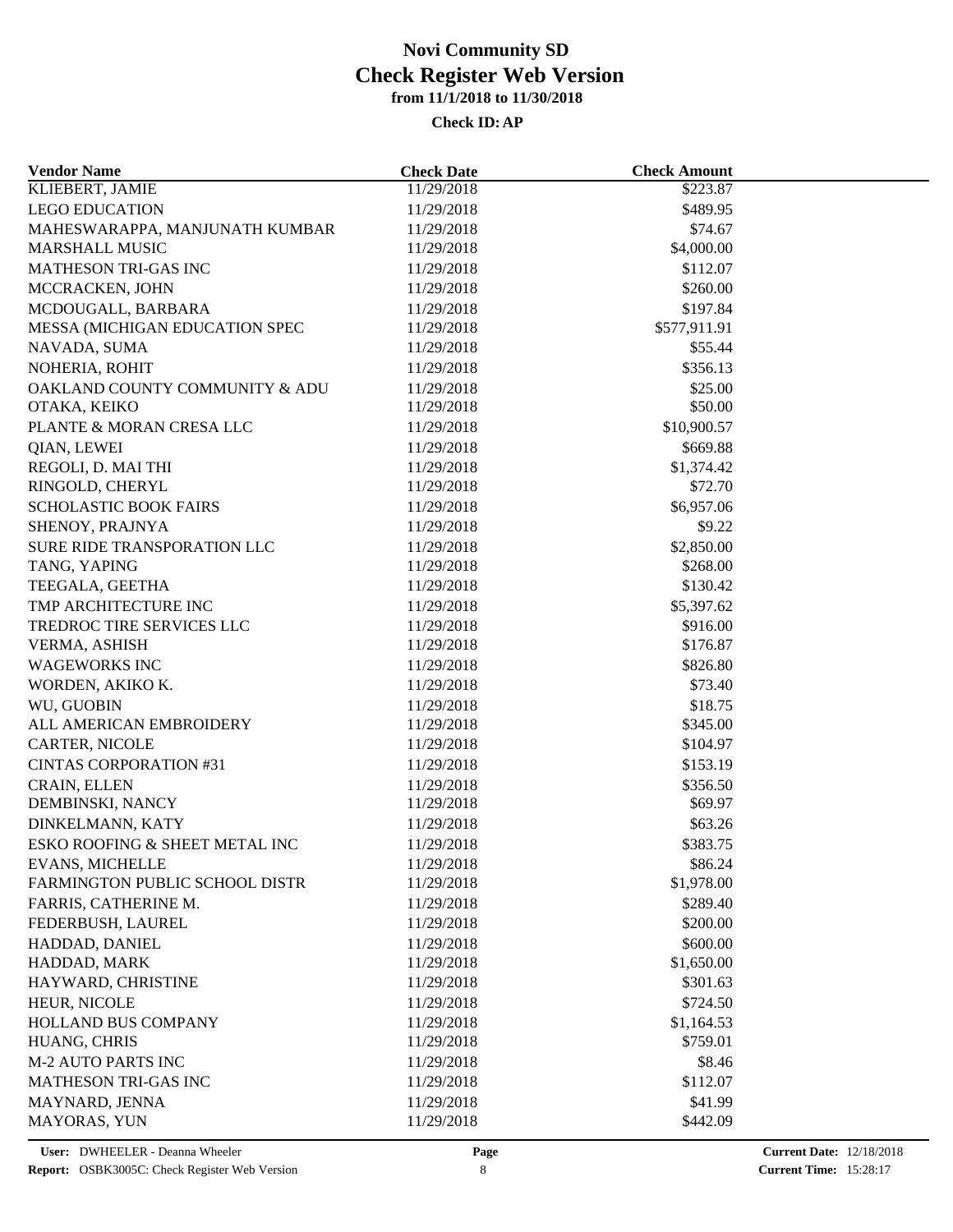| <b>Vendor Name</b>             | <b>Check Date</b> | <b>Check Amount</b>   |                |
|--------------------------------|-------------------|-----------------------|----------------|
| MEADOWBROOK ART CENTER         | 11/29/2018        | \$285.00              |                |
| MICHIGAN H.S. ATHLETIC ASSOC.  | 11/29/2018        | \$5,335.60            |                |
| MICHIGAN SCHOOL VOCAL MUSIC AS | 11/29/2018        | \$260.00              |                |
| MOORE, JANELLE                 | 11/29/2018        | \$186.00              |                |
| NXKEM PRODUCTS LLC             | 11/29/2018        | \$184.26              |                |
| PANYAM, VENKAT                 | 11/29/2018        | \$363.00              |                |
| POHLONSKI, EMILY               | 11/29/2018        | \$142.60              |                |
| PRESTIGE ATHLETICS LLC         | 11/29/2018        | \$2,575.00            |                |
| RYBA, SUSAN                    | 11/29/2018        | \$1,101.00            |                |
| SAUCHAK, CHRISTINA             | 11/29/2018        | \$49.98               |                |
| <b>STEC, SHELBY</b>            | 11/29/2018        | \$1,003.43            |                |
| <b>TOVAR, MIGUEL</b>           | 11/29/2018        | \$168.91              |                |
| TRIVEDI, KOMAL                 | 11/29/2018        | \$250.00              |                |
| <b>TW SHIRTS</b>               | 11/29/2018        | \$200.00              |                |
| <b>VELLUCCI, MARK ANDREW</b>   | 11/29/2018        | \$1,698.19            |                |
| WALCZAK, KRISTEN               | 11/29/2018        | \$64.54               |                |
|                                |                   | <b>Issued:</b>        | \$850,680.80   |
|                                |                   | <b>Reversed:</b>      | \$2,750.59     |
|                                |                   | <b>Cancelled:</b>     | \$850,797.75   |
| <b>AP Checks Processed:</b>    | 400               | <b>AP Bank Total:</b> | \$1,704,229.14 |
| <b>Total Checks Processed:</b> | 400               | <b>Grand Total:</b>   | \$1,704,229.14 |